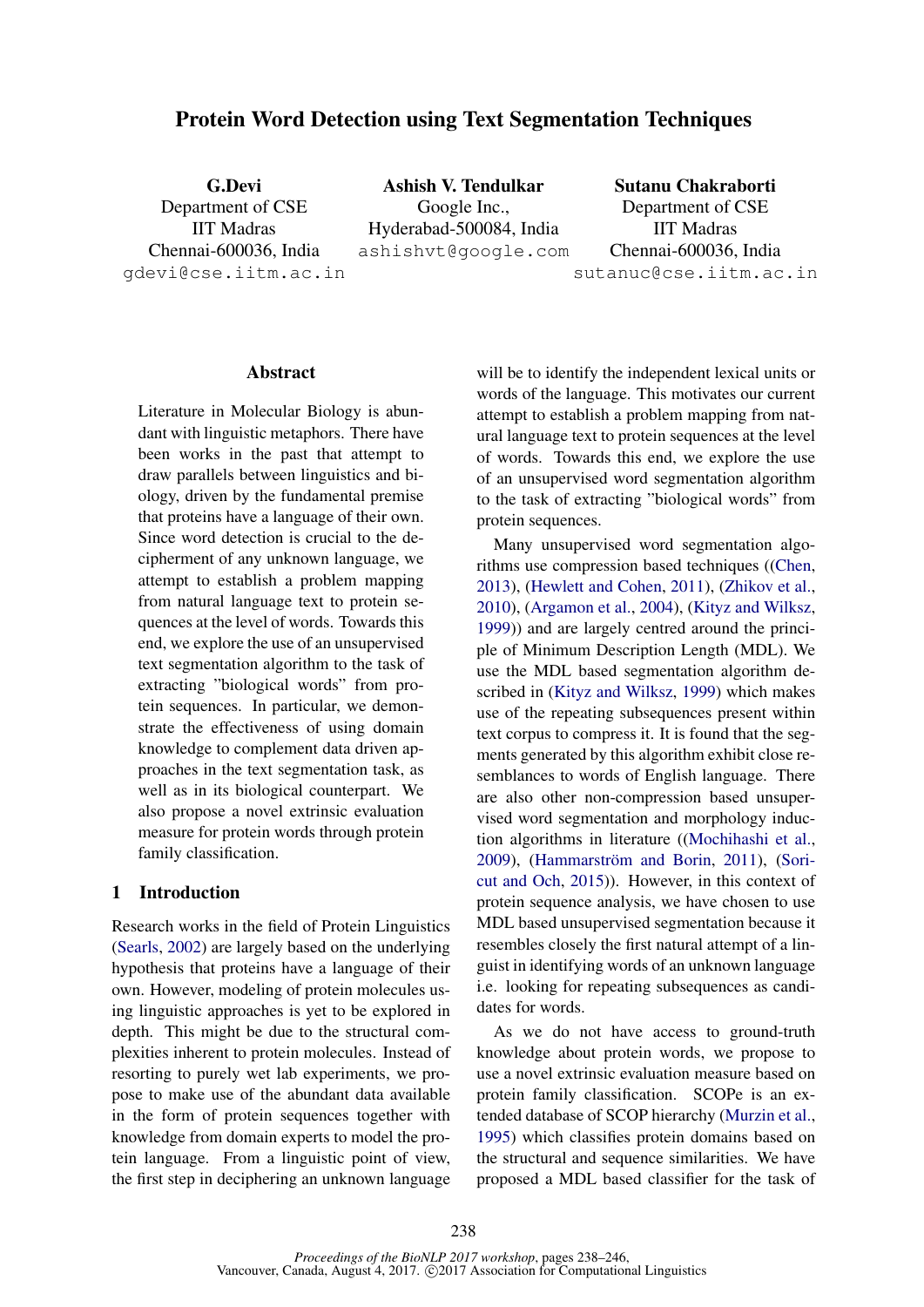automatic SCOPe prediction. The performance of this classifier is used as an extrinsic measure of the quality of protein segments.

Finally, the MDL based word segmentation used in (Kityz and Wilksz, 1999) is purely data driven and does not have access to any domainspecific knowledge source. We propose that constraints based on domain knowledge can be profitably used to improve the performance of segmentation algorithms. In English, we use constraints based on pronounceability rules to improve word segmentation. In protein segmentation, we use knowledge of SCOPe Class labels (Fox et al., 2014) to impose constraints. In both cases, constraints based on domain knowledge are seen to improve the segmentation quality.

To summarize, the main contributions of our work are the following :

- 1. We attempt to establish a mapping from protein sequences to language at the level of words which is a vital step in the linguistic approach to protein language decoding. Towards this end, we explore the use of an unsupervised text segmentation algorithm to the task of extracting "biological words" from protein sequences.
- 2. We propose a novel extrinsic evaluation measure for protein words via protein family classification.
- 3. We demonstrate the effectiveness of using domain knowledge to complement data driven approaches in the text segmentation task, as well as in its biological counterpart.

## 2 Related Work

Protein Linguistics (Searls, 2002) is the study of applying linguistic approaches to understand the structure and function of protein molecules. Research in the field of Protein Linguistics is largely based on the underlying assumption that proteins have a language of their own. David Searls draws many analogies between Linguistics and Molecular Biology to show how a linguistic metaphor can be seen interwoven into many problems of Molecular Biology. The fundamental analogy is that the 20 amino acids of proteins and 4 nucleotides of genes are analogous to the 26 letters in English alphabet.

Literature is abundant with parallels between language and biology (Bralley, 1996; Searls,

2002; Atkinson and Gray, 2005; Gimona, 2006; Tendulkar and Chakraborti, 2013). There are striking similarities between the structure of a protein molecule and a sentence in a Natural Language text some of which have been highlighted in Figure 1.

Gimona (2006) presents an excellent discussion on linguistics-based protein annotation and raises the interesting question of whether compositional semantics could improve our understanding of protein organization and functional plasticity. Tendulkar and Chakraborti (2013) also have drawn many parallels between biology and linguistics.

The wide gap between available primary sequences and their three dimensional structures leads to the thought that the current protein structure prediction methods might struggle due to lack of understanding of the folding code from protein sequence. If biological sequences are analogous to strings generated from a specific but unknown language, then it will be useful to find the rules of the unknown language. And, word identification is fundamental to the task of learning rules of an unknown language.

Motomura et. al ((2012),(2013)) use a frequency based linguistic approach to protein decoding and design. They call the short consequent sequences (SCS) present in protein sequences as words and use availability scores to assess the biological usage bias of SCS. Our approach of using MDL for segmentation is interesting in that it does not require prior fixing of word length as in (Motomura et al., 2012), (Motomura et al., 2013).

# 3 Word Segmentation

Word is defined as a single distinct conceptual unit of language, comprising inflected and variant forms<sup>1</sup>. In English, though space acts as a good approximation for word delimiter, proper nouns like *New York* or phrases like *once in a blue moon* make sense only when taken as a single unit. Therefore, space is not a good choice for delimiting atomic units of meaning.

Imagine a corpus of English text with spaces and other delimiters removed. Now, word segmentation is the problem of dividing a continuous piece of text into meaningful units. For example, imagine a piece of text in English with delimiters removed such as 'BIRDONTHETREE'. The contin-

<sup>1</sup> https://en.oxforddictionaries.com/definition/word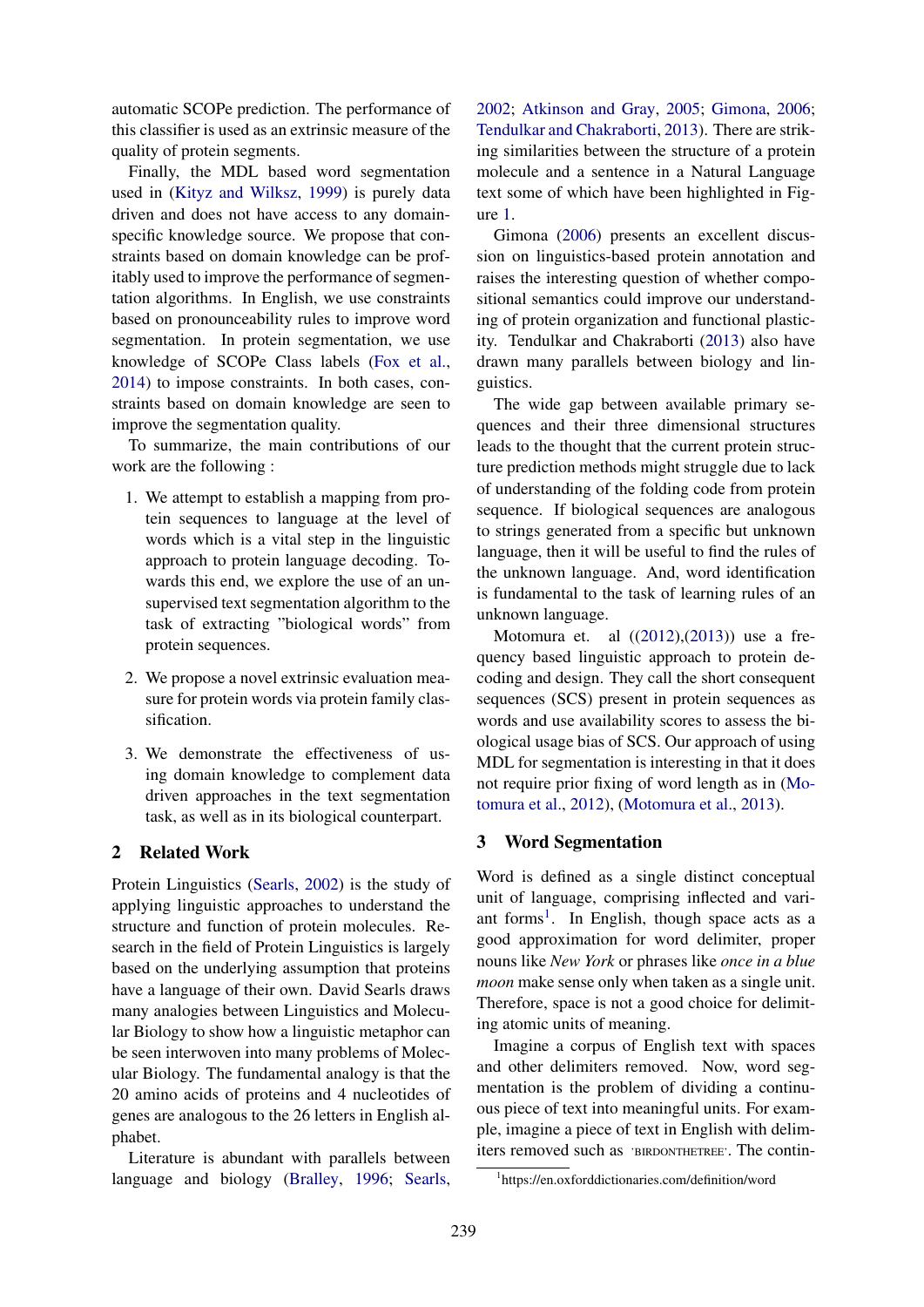

Figure 1: Structural levels in a Protein Molecule [Image source : (Wikipedia, 2017)] vs. Natural Language Sentence

uous text can be segmented into four meaningful units as 'BIRD','ON','THE','TREE'. Analogously, we define protein segmentation as the problem of dividing the amino acid sequence of a protein molecule into biologically meaningful segments. For example, the toy protein sequence 'MATGQKLMRAIRVFEFGG-PEVLKLQSDVVVPVPQSHQ' can consist of three segments 'MATGQKLMRAIR', 'VFEFGGPEV', 'LKLQSDVVVPVPQSHQ'. For our work, we assume that the word segmentation algorithm does not have knowledge about English lexicon. The significance of this assumption can be understood in the context of protein segmentation. Since the ground truth about words in protein language is not known, we consider the problem of protein segmentation to be analogous to unsupervised word segmentation in English.

We begin this section by explaining why MDL can be a good model selection principle for learning words followed by description of the algorithm used and results obtained on Brown corpus.

#### 3.1 MDL for Segmentation

According to the principle of Minimum Description Length (MDL),

#### Data compression  $\rightarrow$  Learning

Any regularity present in data can be used to compress the data which can also be seen as learning of a model underlying the data (Grünwald, 2005). In an unsegmented text corpus, the repetition of words creates statistical regularities. Therefore, the key idea behind using MDL for word segmentation is that we can learn word-like segments by compressing the text corpus.

Description Length (DL) of a corpus  $X$  is defined as the number of bits needed to encode it using Shannon Fano coding [ (Shannon, 2001),(Kityz and Wilksz, 1999)] and is expressed as given below.

$$
DL(X) = -\sum_{x \in V} c(x) \log \frac{c(x)}{|X|} \tag{1}
$$

where, V is the language vocabulary,  $c(x)$  is the frequency of word x in the given corpus and  $|X|$ is total number of words in X.

As an unsupervised learning algorithm does not have access to language lexicon, the initial DL of the corpus is calculated by using the language alphabet as its vocabulary. When the algorithm learns word-like segments, we can expect the DL of corpus to get reduced. According to MDL, the segmentation model that best minimizes the combined description length of *data* + *model* (i.e. *corpus*+ *vocabulary*) is the best approximation of the underlying word segmentation.

An exponential number of candidate segmentations is possible for a piece of unsegmented text. For example, some candidate segmentations for the text 'BIRDONTHETREE' are given below.

> 'B','IRDONTHETREE' 'BI','RD','ONTHET','R','E','E' 'B','I','R','D','ONTHET','REE' 'BIR','D','ONT','HE','TREE' 'BIRDON','THE','TREE' 'BIRD','ON','THETREE'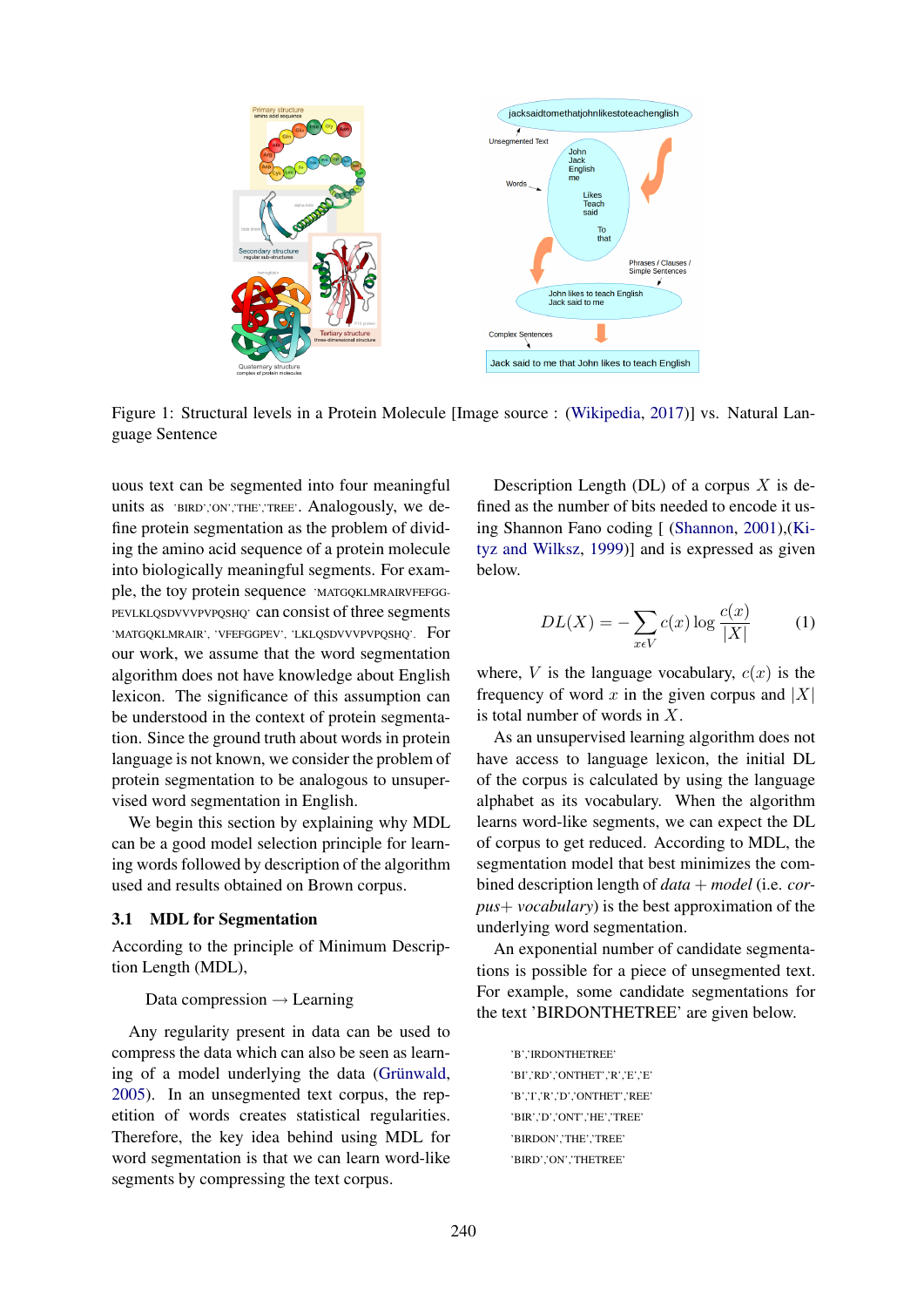(Kityz and Wilksz, 1999) define a goodness measure called *Description Length Gain* (DLG) to quantify the compression effect produced by a candidate segmentation. DLG of a candidate segmentation is equal to the sum of DLGs of individual segments within it. DLG of a segment s is defined as the reduction in description length achieved by retaining this segment as a single lexical unit while aDLG stands for the average description length gain as given below.

$$
DLG(s) = DL(X) - DL(X[r \to s] \oplus s)
$$

$$
aDLG(s) = \frac{DLG(s)}{c(s)}
$$

where,  $X[r \rightarrow s]$  represents the new corpus obtained by replacing all occurrences of the segment s by a single token  $r$ ,  $c(s)$  is the frequency of the segment s in corpus and  $oplus$  represents the concatenation of two strings with a delimiter in between. This is necessary because MDL minimizes the combined DL of corpus and vocabulary. (Kityz and Wilksz, 1999) uses Viterbi algorithm to find the optimal segmentation of a corpus. Time complexity of the algorithm is  $O(mn)$  where n is the length of the corpus and  $m$  is the maximal word length.

#### 3.2 Imposing Language Constraints

MDL based algorithm as described in (Kityz and Wilksz, 1999) performs uninformed search through the space of word segmentations. We propose to improve the performance of unsupervised algorithm by introducing constraints based on domain knowledge. These constraints help to improve the word-like quality of the MDL segments. For example, in English domain, we have used the following language constraints, mainly inspired by the fact that legal English words are pronounceable.

- 1. Every legal English word has at least one vowel in it
- 2. There cannot be three consecutive consonants in the word beginning except when the first consonant is 's'
- 3. Some word beginnings are impossible. For example, 'db', 'km', 'lp', 'mp', 'ns', 'ms', 'td', 'kd', 'md', 'ld', 'bd', 'cd', 'fd', 'gd', 'hd', 'jd', 'nd', 'pd', 'qd', 'rd', 'sd', 'vd', 'wd', 'xd', 'yd', 'zd'

4. Bigrams having high probability of occurrence at word boundaries are obtained apriori from a knowledge base to facilitate splitting of long segments

## 3.3 MDL Segmentation of Brown Corpus

The goal of our experiments is twofold. First, we apply an MDL based algorithm to identify word boundaries. Second, we use constraints based on domain knowledge to further constrain the search space and thereby improving the quality of segments.

The following is a sample input text from Brown corpus (Francis and Kucera, 1979) used in our experiment.

*implementationofgeorgiasautomobiletitlelaw wasalsorecommendedbytheoutgoingjury iturgedthatthenextlegislatureprovideenab lingfundsandresettheeffectivedatesothata norderlyimplementationofthelawmaybeeffect*

The output segmentation obtained after applying MDL algorithm is given below. It can be seen that the segments identified by the MDL algorithm are close to the actual words of English language.

*implementationof georgias automobile title l a w wasalso recommend edbythe outgoing jury i tur g edthat thenext legislature provide enabling funds andre s et theeffective d ate sothat anorderly implementationof thelaw maybe effect ed*

The segments generated by MDL are improved by applying the language constraints listed in previous section. Sample output is shown below. We can observe the effect of constraints on segments, for example, [l][a][w] is merged into [law] ; [d][ate] is merged into [date].

*implementationof georgias automobile title law wasalso recommend edbythe outgoing jury i tur ged that thenext legislature provide enabling funds andre set theeffective date sothat anorderly implementationof thelaw maybe effect ed*

Segmentation results are evaluated by averaging the precision and recall over multiple random samples of Brown Corpus. A segment is declared as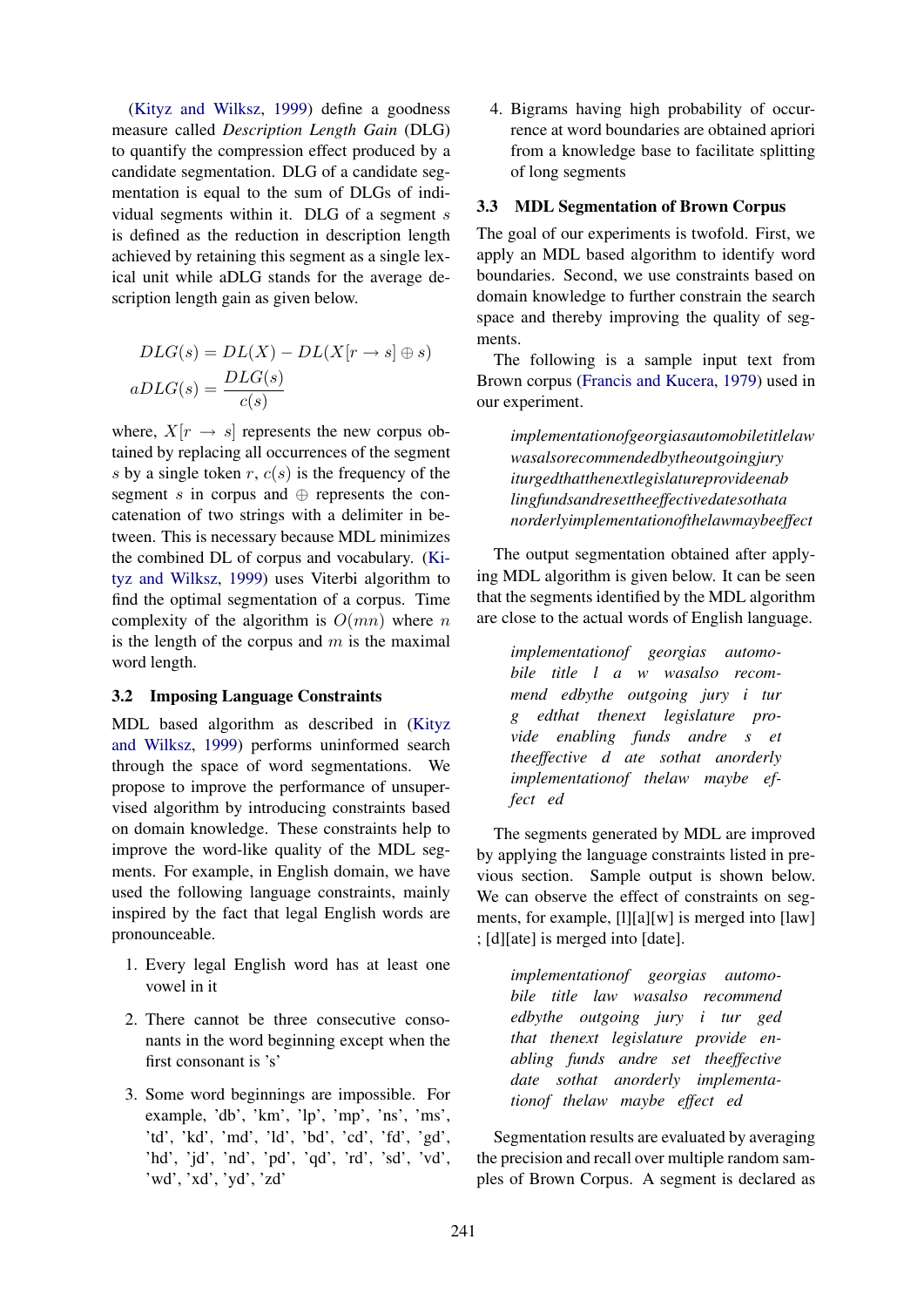| Algorithm           | Precision   Recall |       |  |  |
|---------------------|--------------------|-------|--|--|
| MDL (Kityz and      | 79.24              | 34.36 |  |  |
| Wilksz, 1999)       |                    |       |  |  |
| $MDL + Constraints$ | 82.57              | 41.06 |  |  |

Table 1: Boundary Detection by MDL Segmentation

| Algorithm                | Precision | Recall |  |  |
|--------------------------|-----------|--------|--|--|
| <b>MDL</b> (Kityz<br>and | 39.81     | 17.26  |  |  |
| Wilksz, 1999)            |           |        |  |  |
| MDL + Constraints        | 52.94     | 26.36  |  |  |

Table 2: Word Detection by MDL Segmentation

a correct word only if both the starting and ending boundaries are identified correctly by the segmentation algorithm. Word precision and word recall are defined as follows.

Word Precision = 
$$
\frac{\text{No. of correct segments}}{\text{Total no. of segments}}
$$

\nWord Recall =  $\frac{\text{No. of correct segments}}{\text{Total no. of words in corpus}}$ 

Boundary precision and boundary recall are defined as follows.

| Boundary Precision $=$ | # correct segment boundaries |
|------------------------|------------------------------|
|                        | # segment boundaries         |
| Boundary Recall $=$    | # correct segment boundaries |
|                        | # word boundaries            |

The performance of our learning algorithm averaged over 10 samples of size 10,000 characters (from random indices in Brown corpus) is shown in Tables 1 and 2. The reported results are in line with our proposed hypothesis that domain constraints help in improving the performance of unsupervised MDL segmentation.

## 4 Protein Segmentation

In this section, we discuss our experiments in protein domain. Choice of protein corpus is very critical to the success of MDL based segmentation. If we look at the problem of corpus selection from a language perspective, we know that similar documents will share more words in common than dissimilar documents. Hence, we have chosen our corpus from databases of protein families like SCOPe and PROSITE. We believe that protein sequences performing similar functions will have similar words.

## 4.1 Qualitative Analysis

The objective of our experiments on PROSITE database (Sigrist et al., 2012) is to qualitatively analyse the protein segments. It can be observed that within a protein family, some regions of the protein sequences have been better conserved than others during evolution. These conserved regions are found to be important for realizing the protein function and/or for the maintenance of its three dimensional structure. As part of our study, we examined if the MDL segments are able to capture the conserved residues represented by PROSITE patterns.

MDL segmentation algorithm was applied to 15 randomly chosen PROSITE families containing varying number of protein sequences. <sup>2</sup> Within a PROSITE family, some sequences get compressed more than others. An interesting observation is that the less compressed sequences are those that have evolved over time and hence have low sequence similarity with other members of the protein family. But, they have the conserved residues intact and MDL segmentation algorithm is able to capture those conserved residues.

For example, consider the PROSITE pattern <sup>3</sup> for Amidase enzyme (PS00571) G-[GAV]-S-[GS](2)-Gx-[GSAE]-[GSAVYCT]-x-[LIVMT]- [GSA]-x(6)-[GSAT]-x- [GA]-x-[DE]-x-  $[GA]$ -x-S- [LIVM]-R-x-P- $[GSACTL]$  . The symbol 'x' in a PROSITE pattern is used for a position where any amino acid is accepted.  $x(6)$  stands for a chain of five amino acids of any type. For patterns with long chains of x, MDL algorithm captures the conserved regions as a series of adjacent segments. For example, in the protein sequence with UniProtKB id O00519, the conserved residues and MDL segments are shown in Figure 2.

As another example, consider the family PS00319 with pattern G-[VT]-[EK]-[FY]-V-C-C-P. This PROSITE pattern is short and does not contain any 'x'. In such cases, the conserved residues can get captured accurately by MDL segments. The protein sequence with UniProtKB id P14599 has less sequence similarity but its conserved residues GVE-FVCCP are captured exactly in a single MDL segment. We also studied the distribution of segment lengths among the PROSITE families. A single corpus was created combining the sequences from

<sup>&</sup>lt;sup>2</sup>The output segments are available at https://1drv.ms/f/s!AnQHeUjduCq0ae9rWhuoybZoA-U

A PROSITE pattern like  $[AC]-x-V-x(4)-AV$  is to be translated as: [Ala or Cys]-any-Val-any-any-any-any-Ala-Val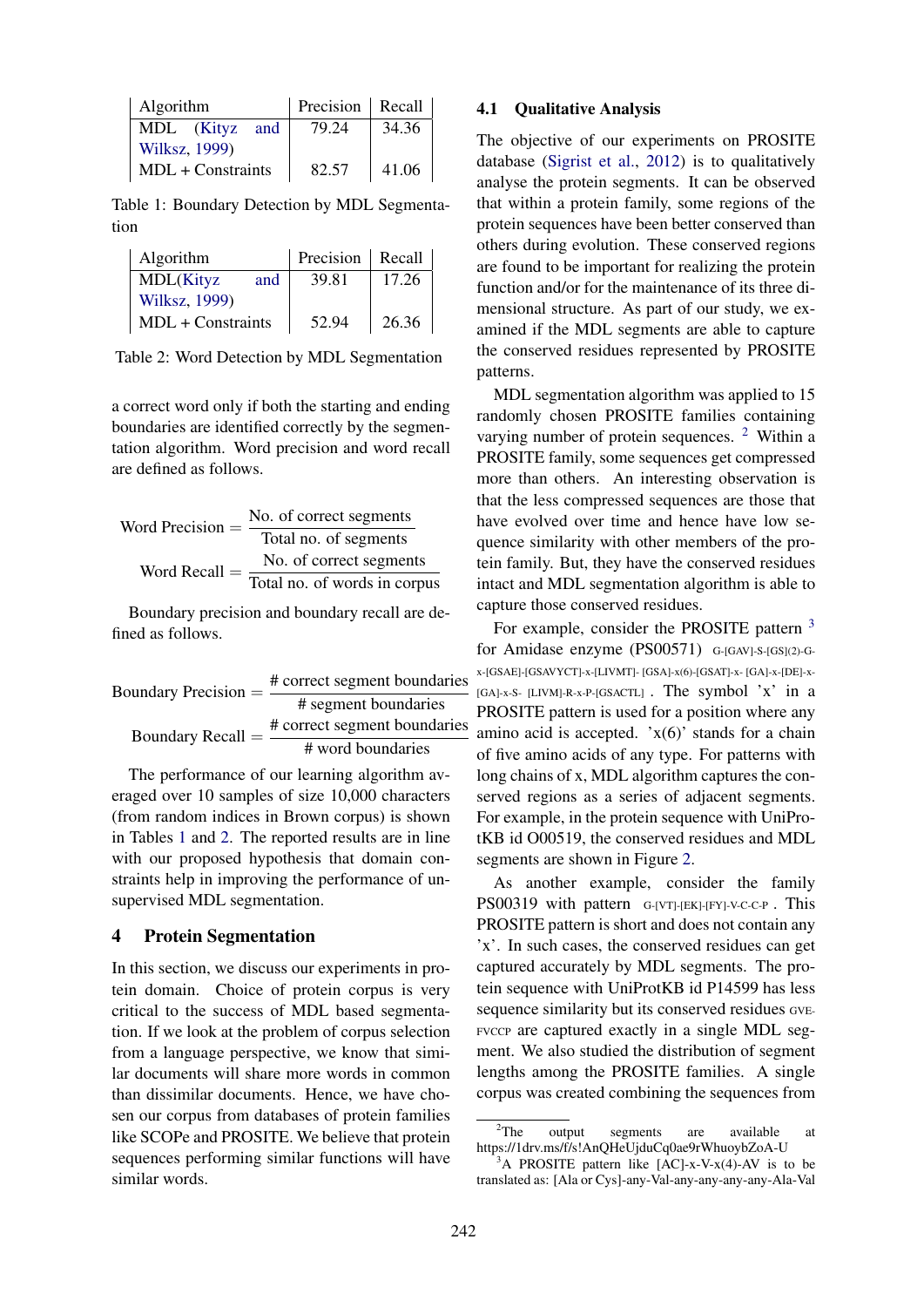MVOYELWAAL PGASGVALACCEVAAAVAL PWSGPPTARGAVVRARORORAGI ENMD MVQYELWAALPUSASUVALAULPURAAVALRWSGRENTARGAVVRARQRRRRDGENMENT<br>TSYLADCETQLSQAPRQGLLYGVPVSLKECFTYKGQDSTLGLSLNEGVPAECDSVVV<br>HVLKLQGAVPFVHTNVPQSMFSYDCSNPLFGQTVNPWKSSKSPGGSSSGGEGALLGS<br>COSPLGLGTDIGGSIRFPSSFCGICGLKPTGNRLSKSGLKGCVYG

Conserved residues hit by PROSITE pattern

M, V, Q, Y, E, L, W, A, ALPGASG, V, A, L, A, C, C, F, V, AAAVA, L, R, W, S, G, R, R, T,<br>A, R, G, A, V, V, R, A, R, Q, R, Q, R, A, G, L, E, NMD, R, A, A, QRFRLQNPDLDSE, A,<br>LLALPLPQLVQK, L, H, SREL, A, P, E, A, V, L, F, TYV, S, PGGSSGG, EGALIGSGGSPLGLGTDIGGSIRFPS, S,<br>FCGICGLKPTGNRLSKSGLK, G, C, V, Y, G, Q, E, A, V, R, L, SVGPM..

> Two consecutive MDL Segments capturing the conserved residues

Figure 2: Conserved residues and MDL segments of a protein sequence (UniProtKB id O00519) in PROSITE family PS00571



Figure 3: Distribution of MDL segment lengths among PROSITE families PS00319, PS00460, PS00488, PS00806 and PS00818

5 randomly chosen PROSITE families and the distribution of segment lengths is shown in Figure 3. Protein segments that were common among the families were typically four or five amino acids in length. However, within each individual family there were longer segments unique to that family. Very long segments (length  $>15$ ) are formed when the corpus contains many sequences with high sequence similarities.

#### 4.2 Quantitative Analysis

Unlike in English language, we do not have access to ground truth about words in proteins. Hence, we propose to use a novel extrinsic evaluation measure based on protein family classification. We describe a compression based classifier that uses the MDL segments (envisaged as words in proteins) for SCOPe predictions.The performance of the MDL based classifier on SCOPe predictions is used as an extrinsic evaluation measure of protein segments.

### 4.2.1 MDL based Classifier

Suppose we want to classify a protein sequence  $p$  into one of  $k$  protein families, the MDL based classifier is given by,

family (p) = 
$$
\underset{\text{family}}{\text{argmax}} DLG(p, \text{family})
$$
 (2)

where  $DLG(p, family<sub>i</sub>)$  is the measure of the compression effect produced by protein sequence  $p$  in the protein corpus of family<sub>i</sub>. We hypothesize that a protein sequence will be compressed more by the protein family it belongs to, because of the presence of similar words among the same family members.

Experimental Setup The dataset used for protein classification is ASTRAL Compendium (Chandonia et al., 2004). It contains protein domain sequences for domains classified by the SCOPe hierarchy. ASTRAL 95 subset based on SCOPe v2.05 is used as training corpus and the test set is created by accumulating the protein domain sequences that were newly added in SCOPe v2.06. Performance of the MDL classifier is discussed in four SCOPe levels - *Class, Fold, Superfamily and Family*. At all levels, we consider only the protein domains belonging to four SCOPe *classes* A,B,C and D representing *All Alpha, All Beta, Alpha+Beta, Alpha/Beta* respectively. The blind test set contains a total of 4821 protein domain sequences.

SCOPe classification poses the problem of *class imbalance* due to the non-uniform distribution of domains among different classes at all SCOPe levels. Due to this problem, we use macro precision and macro recall (Yang, 1999) as performance measures and are given by the below equations.

$$
Precision_{macro} = \frac{1}{q} \sum_{i=1}^{q} \frac{TP_i}{TP_i + FP_i}
$$
 (3)

$$
Recall_{macro} = \frac{1}{q} \sum_{i=1}^{q} \frac{TP_i}{TP_i + FN_i}
$$
 (4)

#### 4.2.2 Performance of MDL Classifier

Class Prediction Out of 4821 domain sequences in the test data, the MDL classifier abstains from prediction for 71 sequences due to multiple classes giving the same measure of compression. The MDL Classifier achieves a macro precision of 75.64% and macro recall of 69.63% in *Class* prediction.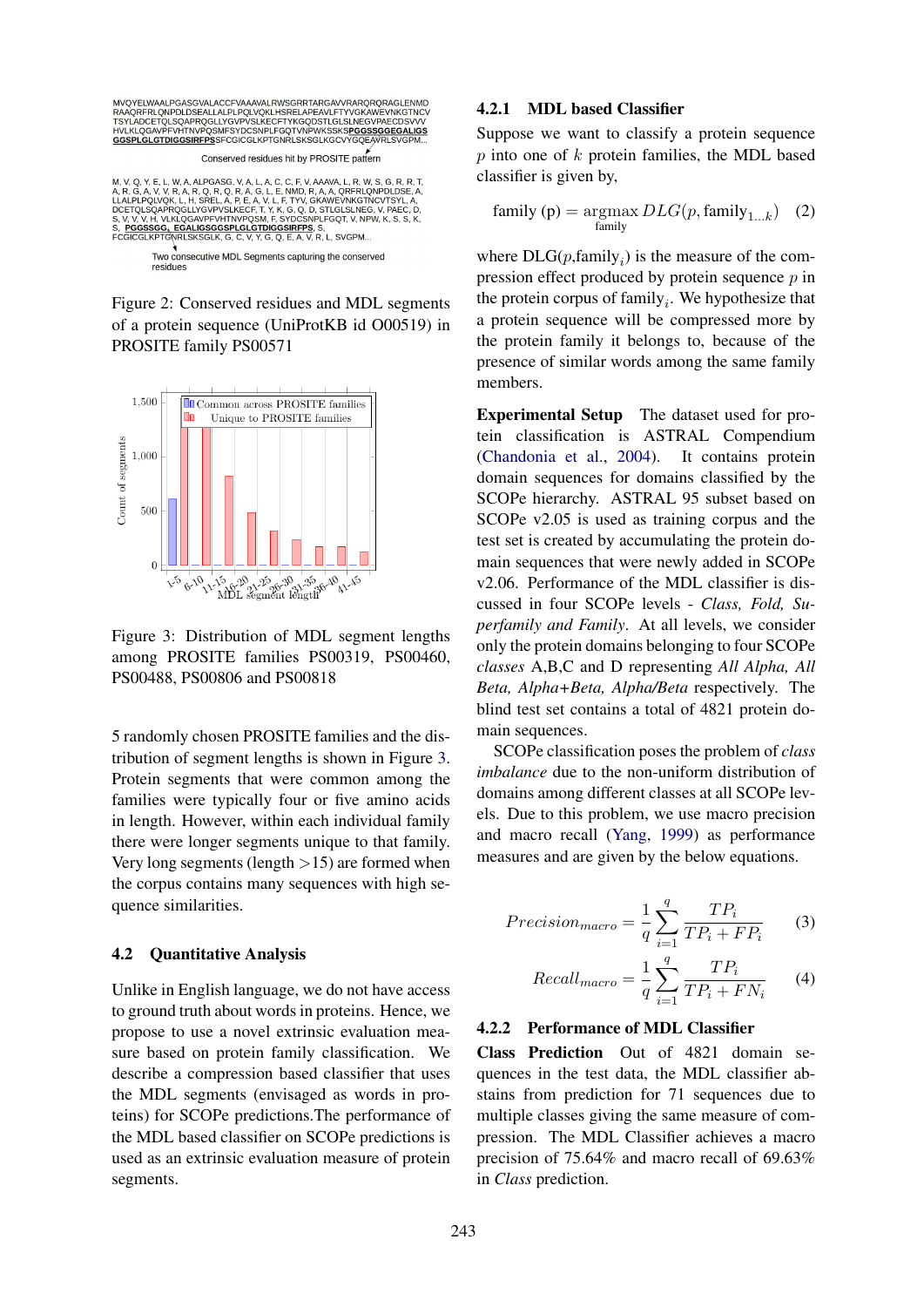| <b>SCOPe level</b> | Macro     | Macro   |
|--------------------|-----------|---------|
|                    | Average   | Average |
|                    | Precision | Recall  |
| Class              | 75.64     | 69.63   |
| Fold               | 60.59     | 45.08   |
| Super family       | 56.65     | 43.73   |
| Family             | 43.25     | 37.7    |

Table 3: Performance of MDL Classifier in SCOPe Prediction

| <b>SCOPe level</b> | Weighted  | Weighted |
|--------------------|-----------|----------|
|                    | Average   | Average  |
|                    | Precision | Recall   |
| Class              | 76.38     | 69.77    |
| Fold               | 81.49     | 49.25    |
| Super family       | 72.80     | 48.23    |
| Family             | 45.02     | 35.85    |

Table 4: Performance of MDL Classifier in SCOPe Prediction - Weighted Measures

Fold Prediction SCOPe v2.05 contains a total of 1208 *folds* out of which 991 folds belong to *classes* A,B,C and D. The distribution of protein sequences among the *folds* is non-uniform ranging from 1 to 2254 sequences with 250 *folds* containing only one sequence. MDL Classifier achieves a macro precision of 60.59% and macro recall of 45.08% in *fold* classification.

Impact of Corpus Size The number of protein domains per class decreases greatly down the SCOPe hierarchy. The *folds* (or *families, superfamilies*) that have very few sequences should have less contribution in the overall prediction accuracy. We weighted the macro measures based on the number of instances which resulted in the weighted averages reported in Table 4. The MDL classifier achieves a weighted macro precision of 81.49% in SCOPe *fold* prediction which is higher than the precision at any other level. This observation highlights the quality of protein segments generated by MDL algorithm. It is also important to note that *fold* prediction is an important sub task of protein structure prediction just as how word detection is crucial to understanding the meaning of a sentence.

## 4.3 MDL Classifier as a Filter

The *folds* which are closer to each other in the SCOPe hierarchy tend to compress protein sequences almost equally. Instead of returning a



Figure 4: Variation of Filter Utility with Filter Size k

single *fold* giving maximum compression, if the MDL classifier returns the top- $k$  candidates, then we can reduce the search space for manual or high cost inspections. We define utility of the MDL classifier when used as a filter as given below.

Utility  $=$  No. of predictions where correct fold is in top-k list Total no. of predictions Figure 4 shows the  $k$  versus utility on test data. It can be seen from the graph that at  $k=400$  (which is approximately 33% of the total number of folds), top-k predictions are able to give 93% utility. In other words, in 93% of the test sequences, MDL filter can be used to achieve nearly 67% reduction in the search space of 1208 folds.

## 4.4 Impact of Constraints based on Domain Knowledge

Similar to experiments in English domain, the MDL algorithm on protein dataset can also be enhanced by including constraints from protein domain knowledge. For example, in a protein molecule, hydrophobic amino acids are likely to be found in the interior, whereas hydrophilic amino acids are more likely to be in contact with the aqueous environment. This information can be used to introduce checks on allowable amino acids at the beginning and end of protein segments. Unlike in English, identifying constraints based on protein domain knowledge is difficult because there are no lexicon or protein language rules readily available. Domain expertise is needed for getting explicit constraints.

As proof of concept, we use the SCOPe *class* labels of protein sequences as domain knowledge and study its impact on the utility of the MDL filter. After introducing *class* knowledge, MDL filter achieves an utility of 93% at  $k=100$ , i.e., in 93%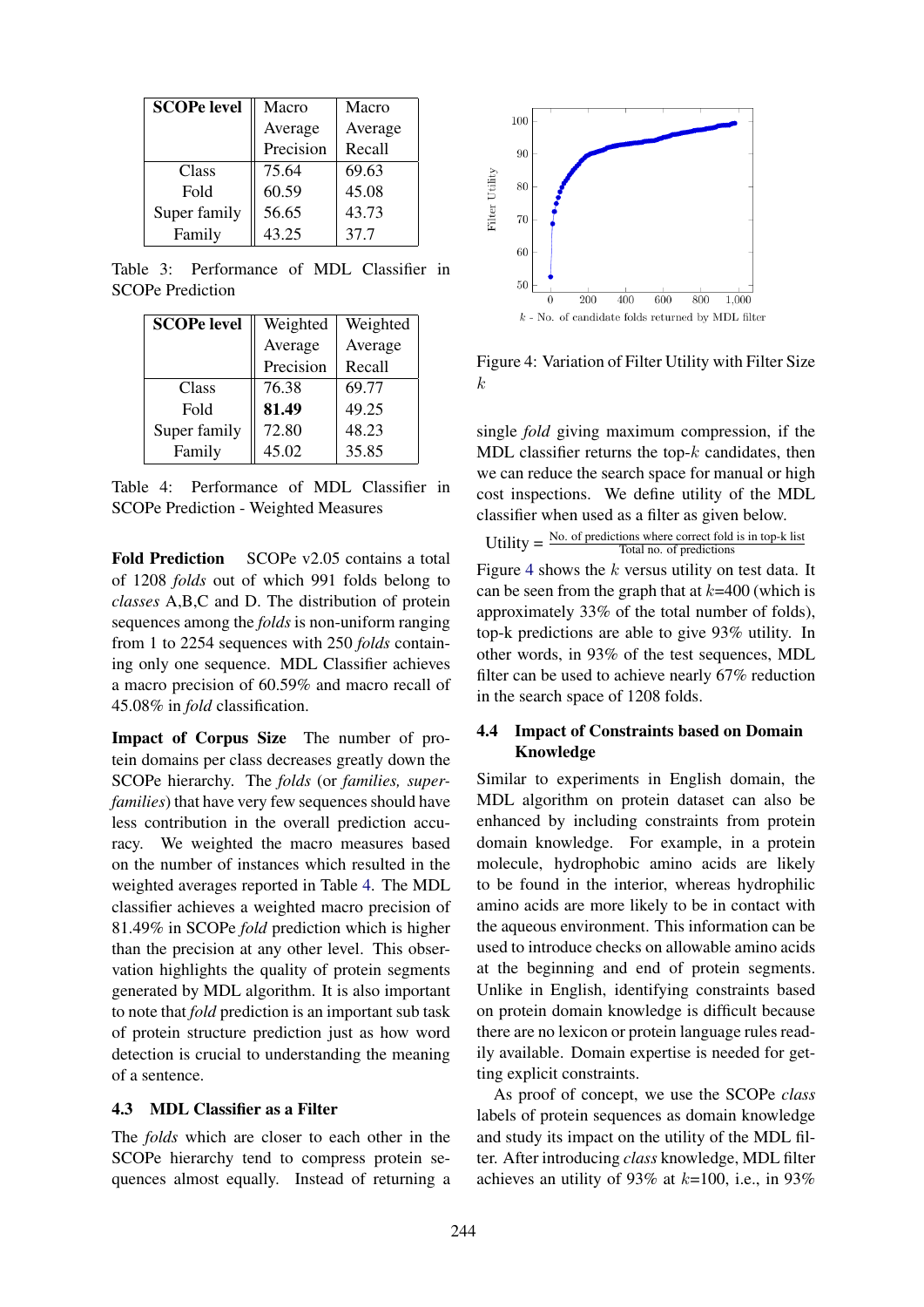

Figure 5: Variation of Filter Utility with Filter Size k after adding constraints based on SCOPe Class labels

of the test sequences, MDL filter can be used to achieve nearly 90% reduction in the search space of 1208 folds. In the absence of *class* knowledge, the same filter utility was obtained at  $k=400$  which is only 67% reduction of search space (Figure 5). Through this experiment, we emphasize that appropriate domain knowledge can help in improving the quality of word segmentation in protein sequences. Such domain knowledge could be imposed in the form of constraints during unsupervised learning of protein words. We would like to emphasize the fact that introducing domain knowledge in the form of class labels as in supervised or semi-supervised learning frameworks may not be appropriate in protein sequences due to our current ignorance of the true protein words.

## 5 Discussion

In the words of Jones and Pevzner (Jones and Pevzner, 2004), "It stands to reason that if a word occurs considerably more frequently than expected, then it is more likely to be some sort of 'signal' and it is crucially important to figure out the biological meaning of the signal". In this paper, we have proposed protein segments obtained from MDL segmentation as the signals to be decoded.

As part of our future work, we would like to study the performance of SCS words (Motomura et al., 2012), (Motomura et al., 2013) in protein family classification and compare it against MDL words; We would also like to measure the availability scores of MDL segments. It may also be insightful to study the co-occurrence matrix of MDL segments.

#### 6 Conclusion

Given the abundance of unlabelled data, data driven approaches have witnessed significant success over the last decade in several tasks in vision, language and speech. Inspired by the correspondence between biological and linguistic tasks at various levels of abstraction as revealed by the study of Protein Linguistics, it is only natural that there would be a propensity to extend such approaches to several tasks in Computational Biology. A linguist already knows a lot about language however, and a biologist knows lot about biology; so, it does make sense to incorporate what they already know to constrain the hypothesis space of a machine learner, rather than make the learner rediscover what the experts already know. The latter option is not only demanding in terms of data and computational resources, it may need us to solve riddles we just do not have answers to. Classifying a piece of text as humorous or otherwise is hard at the state of the art; there are far too many interactions between variables than we can model, not only do the words interact between them, they also interact with the mental model of the person reading the joke. It stretches our wildest imaginations to think of a purely bottom up Deep Learner that is deprived of common-sense and world knowledge to learn such end-to-end mappings reliably by looking at data alone. The same is true in biological domains where non-linear interactions between a large number of functional units make macro-properties "emerge" out of interactions between individual functional units. We feel that a realistic route is one where top down (knowledge driven) approaches complement bottom up (data driven) approaches effectively. This paper would have served a modest goal if it has aligned itself towards demonstrating such a possibility within the scope of discovering biological words, which is just one small step in the fascinating quest towards deciphering the language in which biological sequences express themselves.

#### References

Shlomo Argamon, Navot Akiva, Amihood Amir, and Oren Kapah. 2004. Efficient unsupervised recursive word segmentation using minimum description length. In *Proceedings of the 20th international conference on Computational Linguistics*. Association for Computational Linguistics, page 1058.

Quentin D Atkinson and Russell D Gray. 2005. Cu-